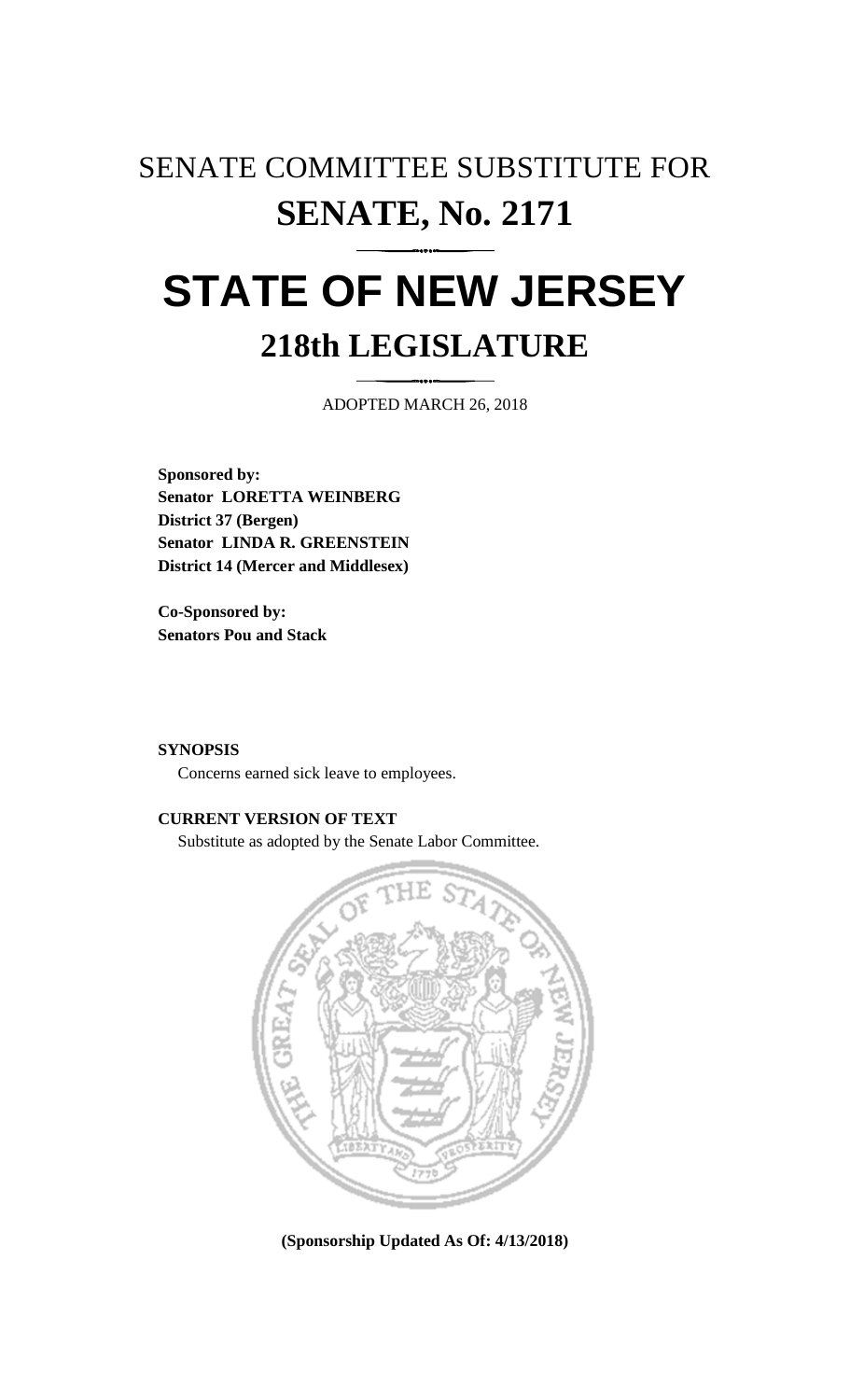$\mathcal{D}$ 

 **AN ACT** concerning earned sick leave and supplementing P.L.1966, c.113 (C.34:11-56a et seq.). **BE IT ENACTED** *by the Senate and General Assembly of the State of New Jersey:* 7 1. For the purposes of this act: "Benefit year" means the period of 12 consecutive months established by an employer in which an employee shall accrue and use earned sick leave as provided pursuant to section 2 of this act, provided that once the starting date of the benefit year is established by the employer it shall not be changed unless the employer notifies the commissioner of the change in accordance with regulations promulgated pursuant to this act. The commissioner shall impose a benefit year on any employer that the commissioner determines is changing the benefit year at times or in ways that prevent the accrual or use of earned sick leave by an employee. "Certified Domestic Violence Specialist" means a person who has fulfilled the requirements of certification as a Domestic Violence Specialist established by the New Jersey Association of Domestic Violence Professionals. "Child" means a biological, adopted, or foster child, stepchild or legal ward of an employee, child of a domestic partner or civil union partner of the employee. "Civil union" means a civil union as defined in section 2 of P.L.2006, c.103 (C.37:1-29). "Commissioner" means the Commissioner of Labor and Workforce Development. "Department" means the Department of Labor and Workforce Development. "Designated domestic violence agency" means a county-wide organization with a primary purpose to provide services to victims of domestic violence, and which provides services that conform to the core domestic violence services profile as defined by the Division of Child Protection and Permanency in the Department of Children and Families and is under contract with the division for the express purpose of providing the services. "Domestic or sexual violence" means stalking, any sexually violent offense, as defined in section 3 of P.L.1998, c.71 (C.30:4- 27.26), or domestic violence as defined in section 3 of P.L.1991, c.261 (C.2C:25-19) and section 1 of P.L.2003, c.41 (C.17:29B-16). "Domestic partner" means a domestic partner as defined in section 3 of P.L.2003, c.246 (C.26:8A-3). "Employee" means an individual engaged in service to an employer in the business of the employer for compensation. "Employee" does not include an employee performing service in the construction industry that is under contract pursuant to a collective bargaining agreement, or a per diem health care employee, or a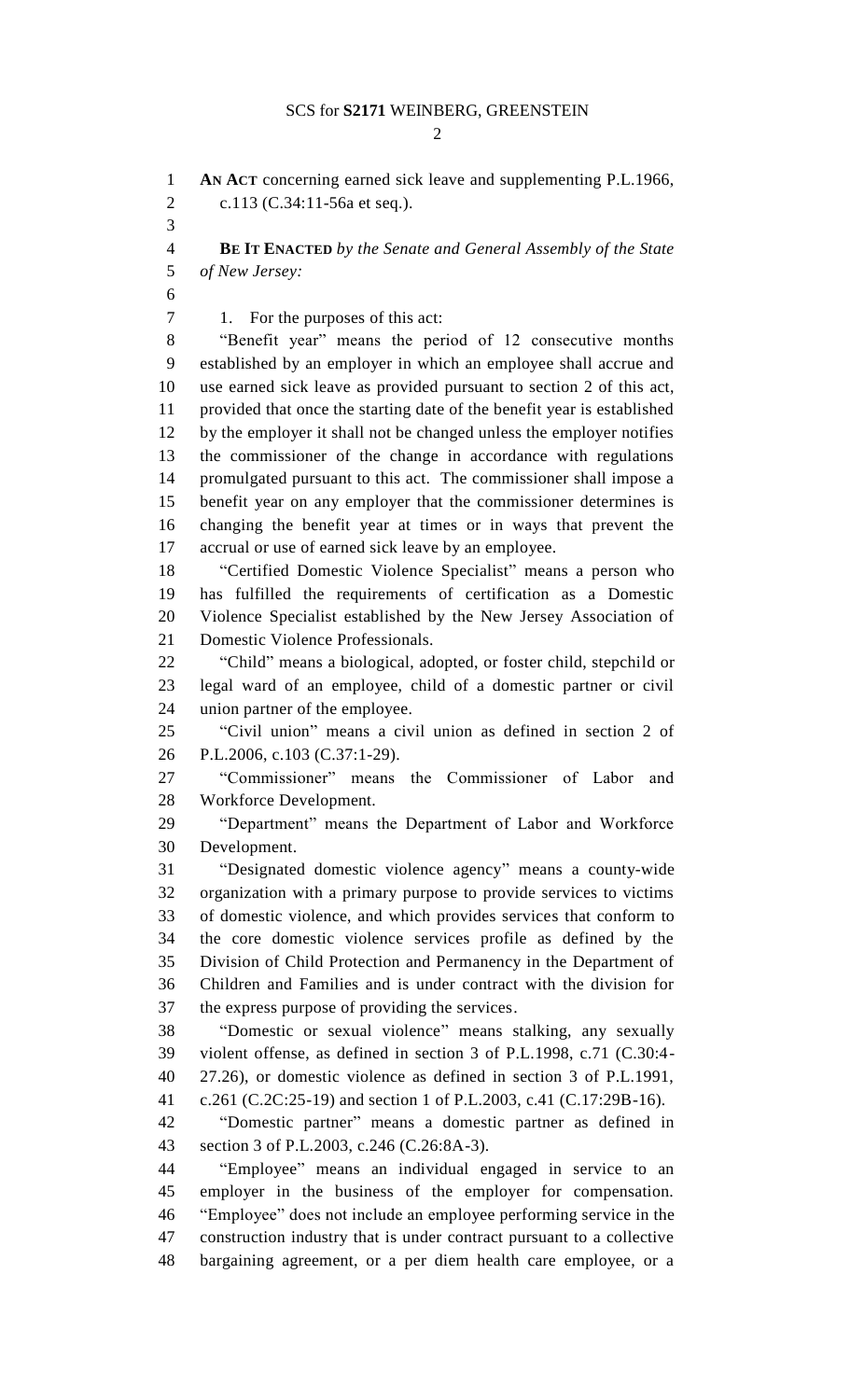public employee who is provided with sick leave with full pay pursuant to any other law, rule, or regulation of this State.

 "Employer" means any person, firm, business, educational institution, nonprofit agency, corporation, limited liability company or other entity that employs employees in the State, including a temporary help service firm. In the case of a temporary help service firm placing an employee with client firms, earned sick leave shall accrue on the basis of the total time worked on assignment with the temporary help service firm, not separately for each client firm to which the employee is assigned. "Employer" does not include a public employer that is required to provide its employees with sick leave with full pay pursuant to any other law, rule or regulation of 13 this State.

 "Family member" means a child, grandchild, sibling, spouse, domestic partner, civil union partner, parent, or grandparent of an employee, or a spouse, domestic partner, or civil union partner of a parent or grandparent of the employee, or a sibling of a spouse, domestic partner, or civil union partner of the employee, or any other individual related by blood to the employee or whose close association with the employee is the equivalent of a family relationship.

 "Health care professional" means any person licensed under federal, State, or local law, or the laws of a foreign nation, to provide health care services, or any other person who has been authorized to provide health care by a licensed health care professional, including but not limited to doctors, nurses and emergency room personnel.

 "Parent" means a biological, adoptive, or foster parent, stepparent, or legal guardian of an employee or of the employee's spouse, domestic partner, or civil union partner, or a person who stood in loco parentis of the employee or the employee's spouse, domestic partner, or civil union partner when the employee, spouse or partner was a minor child.

"Per diem health care employee" means any:

 (1) health care professional licensed in the State of New Jersey employed by a health care facility licensed by the New Jersey Department of Health;

 (2) any individual that is in the process of applying to the New Jersey Division of Consumer Affairs for a license to provide health care services who is employed by a health care facility licensed by the New Jersey Department of Health; or

 (3) any first aid, rescue or ambulance squad member employed by a hospital system.

 An employee listed in paragraphs (1), (2), and (3) of this definition shall be considered a per diem health care employee if that employee: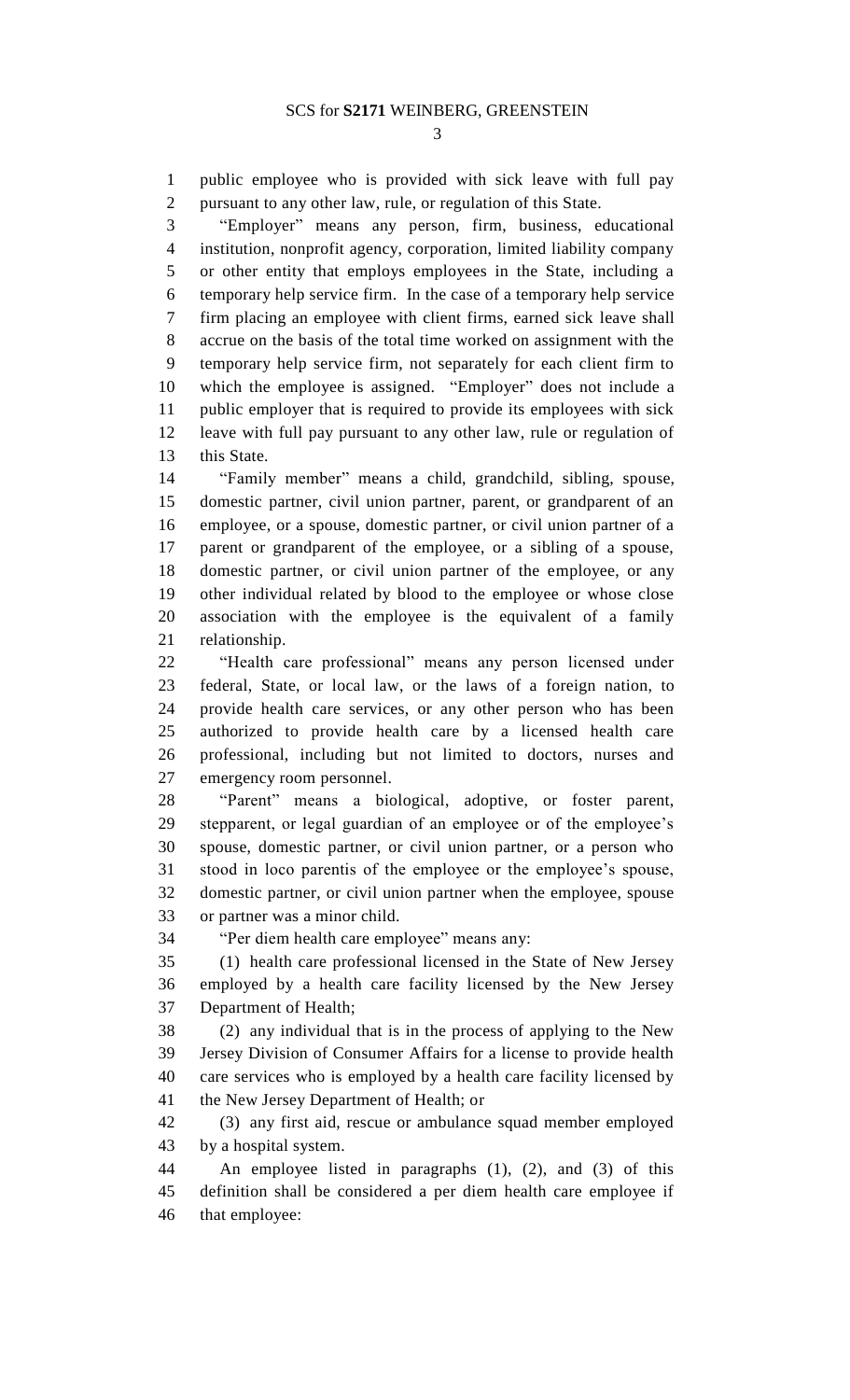$\Delta$ 

 (1) works on an as-needed basis to supplement a health care employee, or to replace or substitute for a temporarily absent health care employee;

 (2) works only when the employee indicates that the employee is available to work, and has no obligation to work when the employee does not indicate availability; and

(3) either:

 (a) has the opportunity for full time or part time employment in their scope of practice under that healthcare provider which offers paid time off benefits greater in length than provided under this act under the terms of employment; or

 (b) has waived earned sick leave benefits as provided under this act under terms of employment for alternative benefits or consideration.

 "Per diem health care employee" shall not include any individual who is certified as a homemaker-home health aide.

 "Retaliatory personnel action" means denial of any right guaranteed under this act and any threat, discharge, including a constructive discharge, suspension, demotion, unfavorable reassignment, refusal to promote, disciplinary action, sanction, reduction of work hours, reporting or threatening to report the actual or suspected immigrant status of an employee or the employee's family, or any other adverse action against an employee.

 "Sibling" means a biological, foster, or adopted sibling of an employee.

"Spouse" means a husband or wife.

 2. a. Each employer shall provide earned sick leave to each employee working for the employer in the State. For every 30 hours worked, the employee shall accrue one hour of earned sick leave, except that an employer may provide an employee with the full complement of earned sick leave for a benefit year, as required under this section, on the first day of each benefit year in accordance with subsection c. or subsection d. of section 3 of this act. The employer shall not be required to permit the employee to accrue or use in any benefit year, or carry forward from one benefit year to the next, more than 40 hours of earned sick leave. Unless the employee has accrued earned sick leave prior to the effective date of this act, the earned sick leave shall begin to accrue on the effective date of this act for any employee who is hired and commences employment before the effective date of this act and the employee shall be eligible to use the earned sick leave beginning on the 120th calendar day after the employee commences employment, and if the employment commences after the effective date of this act, the earned sick leave shall begin to accrue upon the date that employment commences and the employee shall be eligible to use the earned sick leave beginning on the 120th calendar day after the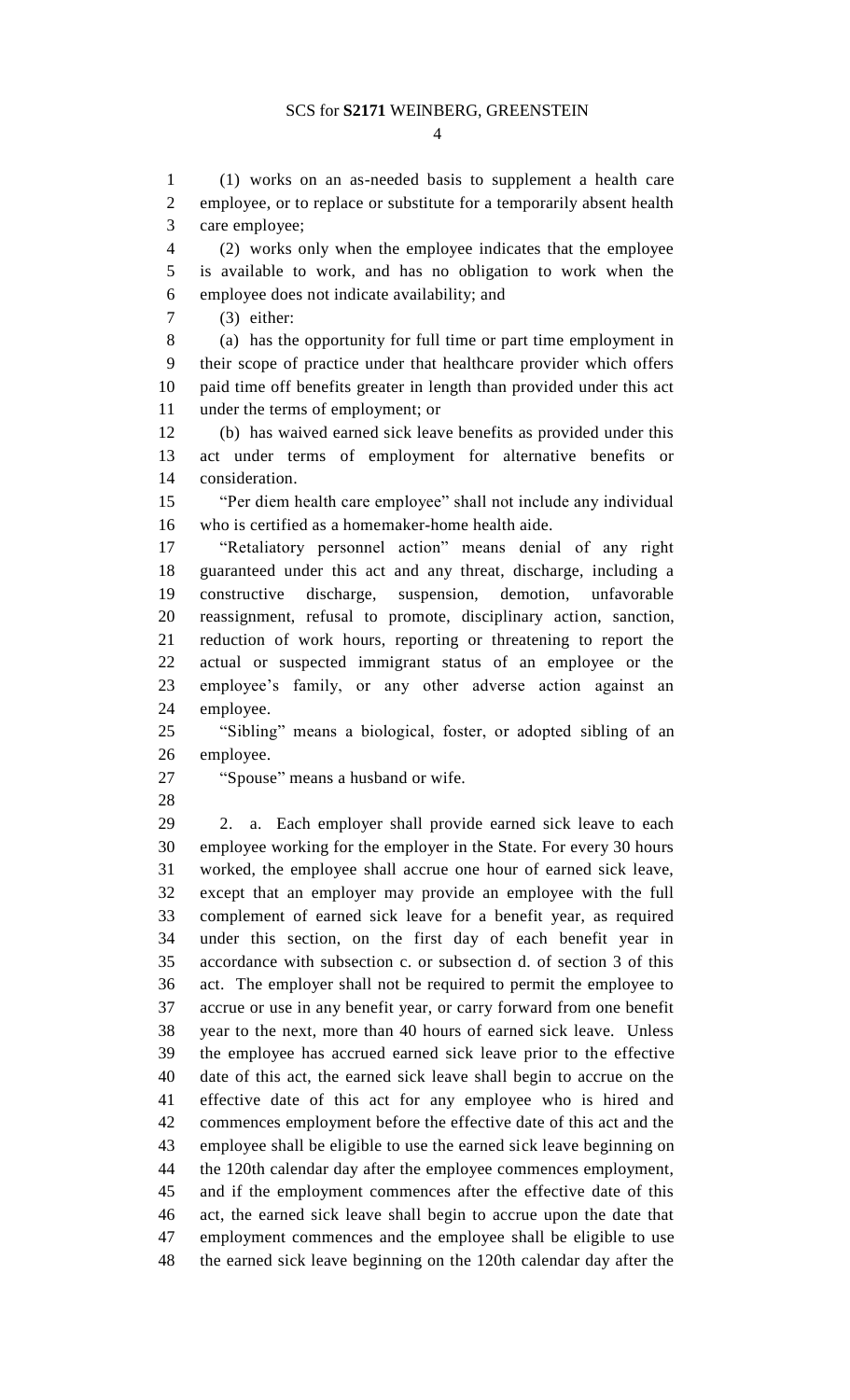employee commences employment, unless the employer agrees to an earlier date. The employee may subsequently use earned sick leave as soon as it is accrued.

 b. An employer shall be in compliance with this section if the employer offers paid time off, which is fully paid and shall include, but is not limited to personal days, vacation days, and sick days, and may be used for the purposes of section 3 of this act in the manner provided by this act, and is accrued at a rate equal to or greater than the rate described in this section.

 c. The employer shall pay the employee for earned sick leave at the same rate of pay with the same benefits as the employee normally earns, except that the pay rate shall not be less than the minimum wage required for the employee pursuant to section 5 of P.L.1966, c.113 (C.34:11-56a4).

 d. Upon the mutual consent of the employee and employer, an employee may voluntarily choose to work additional hours or shifts during the same or following pay period, in lieu of hours or shifts missed, but shall not be required to work additional hours or shifts or use accrued earned sick leave. An employer may not require, as a condition of an employee's using earned sick leave, that the employee search for or find a replacement worker to cover the hours during which the employee is using earned sick leave.

 e. If an employee is transferred to a separate division, entity, or location, but remains employed by the same employer, then the employee shall be entitled to all earned sick leave accrued at the prior division, entity, or location, and shall be entitled to use the accrued earned sick leave as provided in this act. If an employee is terminated, laid off, furloughed, or otherwise separated from employment with the employer, any unused accrued earned sick leave shall be reinstated upon the re-hiring or reinstatement of the employee to that employment, within six months of termination, being laid off or furloughed, or separation, and prior employment with the employer shall be counted towards meeting the eligibility requirements set forth in this section. When a different employer succeeds or takes the place of an existing employer, all employees of the original employer who remain employed by the successor employer are entitled to all of the earned sick leave they accrued when employed by the original employer, and are entitled to use the earned sick leave previously accrued immediately.

 f. An employer may choose the increments in which its employees may use earned sick leave, provided that the largest increment of earned sick leave that an employee may be required to use for each shift for which earned sick leave is used shall be the number of hours the employee was scheduled to work during that shift.

 3. a. An employer shall permit an employee to use the earned sick leave accrued pursuant to this act for any of the following: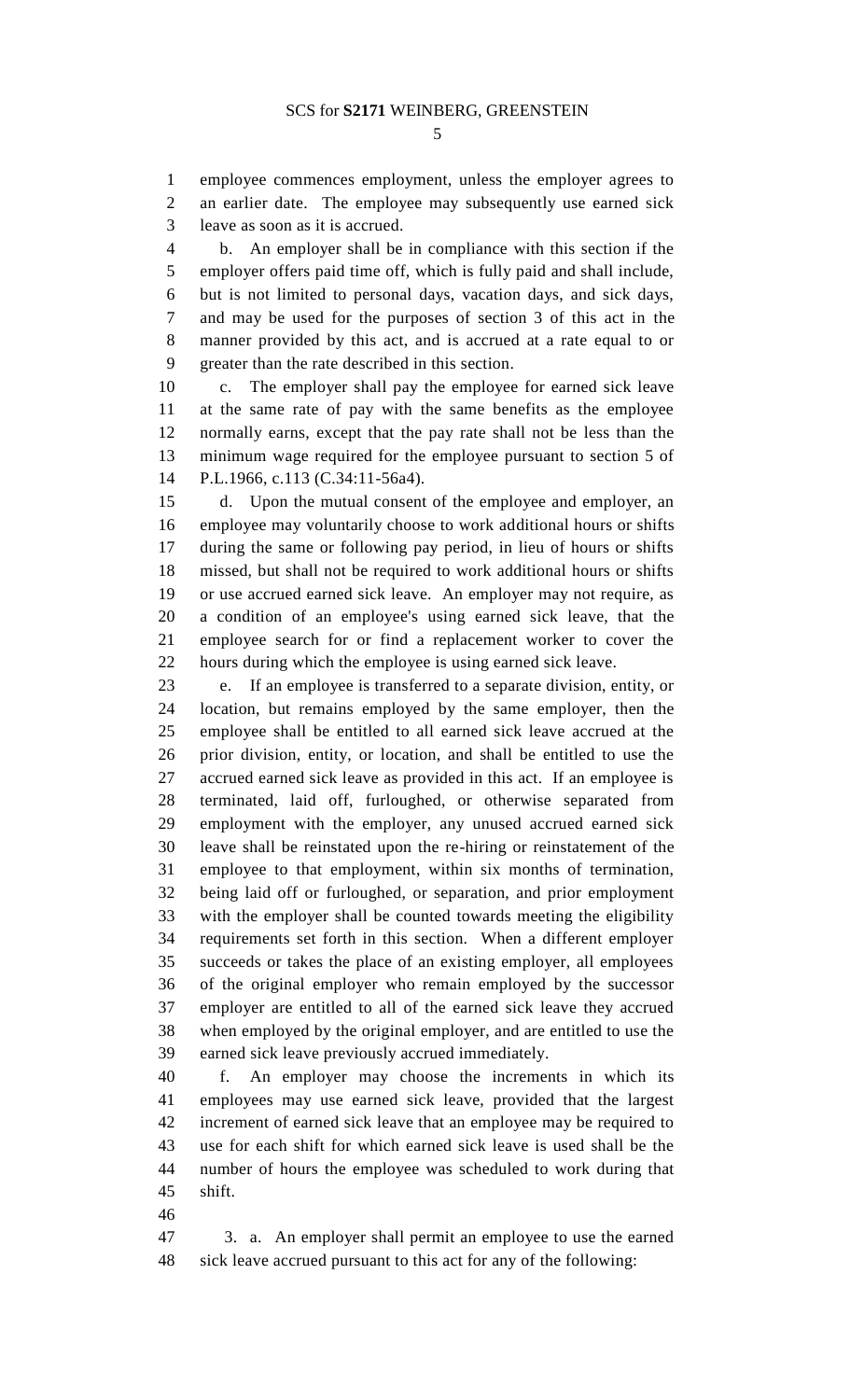(1) time needed for diagnosis, care, or treatment of, or recovery from, an employee's mental or physical illness, injury or other adverse health condition, or for preventive medical care for the employee;

 (2) time needed for the employee to aid or care for a family member of the employee during diagnosis, care, or treatment of, or recovery from, the family member's mental or physical illness, injury or other adverse health condition, or during preventive medical care for the family member;

 (3) absence necessary due to circumstances resulting from the employee, or a family member of the employee, being a victim of domestic or sexual violence, if the leave is to allow the employee to obtain for the employee or the family member: medical attention needed to recover from physical or psychological injury or disability caused by domestic or sexual violence; services from a designated domestic violence agency or other victim services organization; psychological or other counseling; relocation; or legal services, including obtaining a restraining order or preparing for, or participating in, any civil or criminal legal proceeding related to the domestic or sexual violence;

 (4) time during which the employee is not able to work because of a closure of the employee's workplace, or the school or place of care of a child of the employee, by order of a public official due to an epidemic or other public health emergency, or because of the issuance by a public health authority of a determination that the presence in the community of the employee, or a member of the employee's family in need of care by the employee, would jeopardize the health of others; or

 (5) time needed by the employee in connection with a child of the employee to attend a school-related conference, meeting, function or other event requested or required by a school administrator, teacher, or other professional staff member responsible for the child's education, or to attend a meeting regarding care provided to the child in connection with the child's health conditions or disability.

 b. If an employee's need to use earned sick leave is foreseeable, an employer may require advance notice, not to exceed seven calendar days prior to the date the leave is to begin, of the intention to use the leave and its expected duration, and shall make a reasonable effort to schedule the use of earned sick leave in a manner that does not unduly disrupt the operations of the employer. If the reason for the leave is not foreseeable, an employer may require an employee to give notice of the intention as soon as practicable, if the employer has notified the employee of this requirement. Employers may prohibit employees from using foreseeable earned sick leave on certain dates, and require reasonable documentation if sick leave that is not foreseeable is used during those dates. For earned sick leave of three or more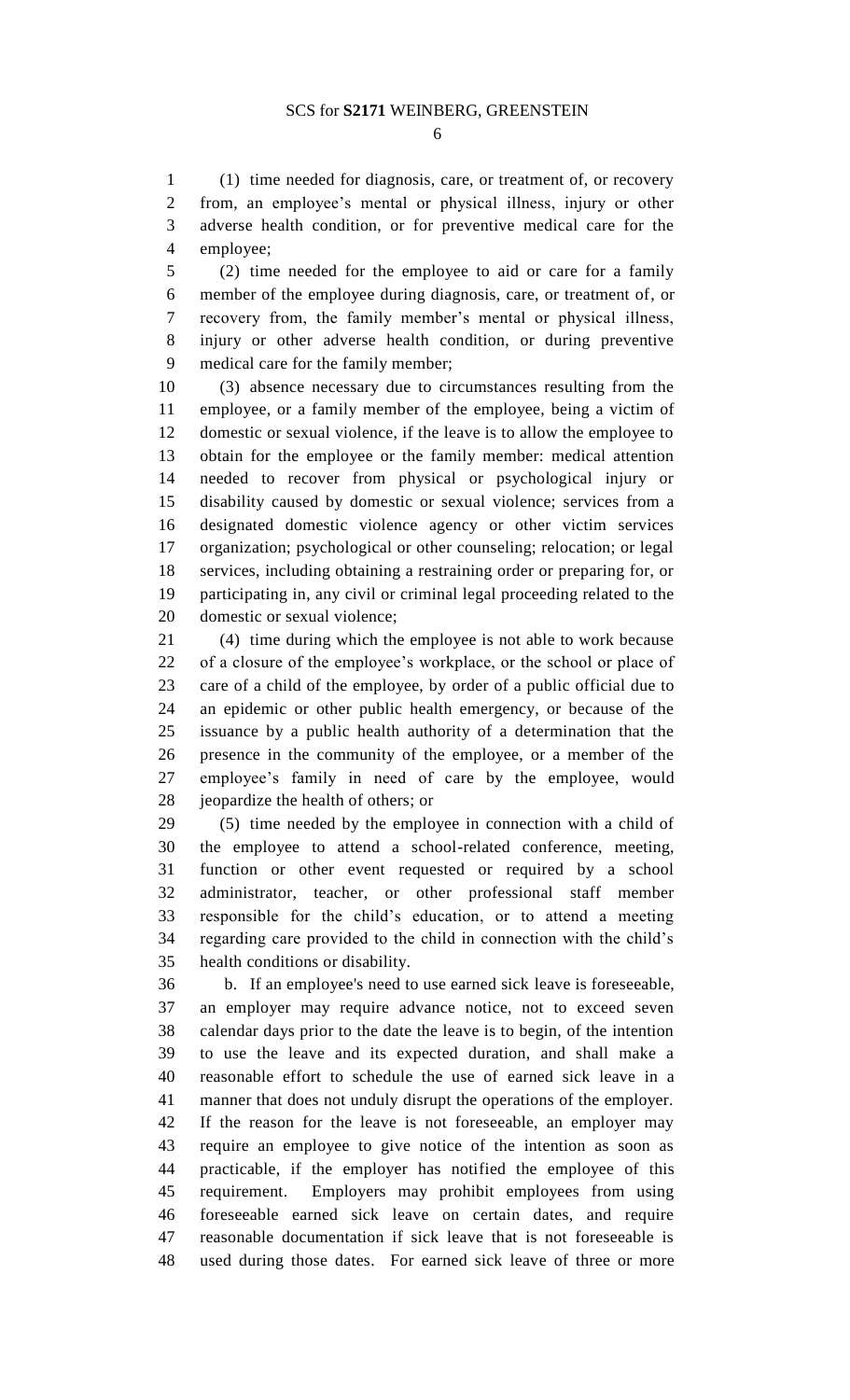consecutive days, an employer may require reasonable documentation that the leave is being taken for the purpose permitted under subsection a. of this section. If the leave is permitted under paragraph (1) or (2) of subsection a. of this section, documentation signed by a health care professional who is treating the employee or the family member of the employee indicating the need for the leave and, if possible, number of days of leave, shall be considered reasonable documentation. If the leave is permitted under paragraph (3) of subsection a. of this section because of domestic or sexual violence, any of the following shall be considered reasonable documentation of the domestic or sexual violence: medical documentation; a law enforcement agency record or report; a court order; documentation that the perpetrator of the domestic or sexual violence has been convicted of a domestic or sexual violence offense; certification from a certified Domestic Violence Specialist or a representative of a designated domestic violence agency or other victim services organization; or other documentation or certification provided by a social worker, counselor, member of the clergy, shelter worker, health care professional, attorney, or other professional who has assisted the employee or family member in dealing with the domestic or sexual violence. If the leave is permitted under paragraph (4) of subsection a. of this section, a copy of the order of the public official or the determination by the health authority shall be considered reasonable documentation.

 c. Nothing in this act shall be deemed to require an employer to provide earned sick leave for an employee's leave for purposes other than those identified in this section, or prohibit the employer from taking disciplinary action against an employee who uses earned sick leave for purposes other than those identified in this section. An employer may provide an offer to an employee for a payment of unused earned sick leave in the final month of the employer's benefit year. The employee shall choose, no later than 10 calendar days from the date of the employer's offer, whether to accept a payment or decline a payment. If the employee agrees to receive a payment, the employee shall choose a payment for the full amount of unused earned sick leave or for 50 percent of the amount of unused earned sick leave. The payment amount shall be based on the same rate of pay that the employee earns at the time of the payment. If the employee declines a payment for unused earned sick leave, or agrees to a payment for 50 percent of the amount of unused sick leave, the employee shall be entitled to carry forward any unused or unpaid earned sick leave to the proceeding benefit year as provided pursuant to subsection a. of section 2 of this act. If the employee agrees to a payment for the full amount of unused earned sick leave, the employee shall not be entitled to carry forward any earned sick leave to the proceeding benefit year pursuant to subsection a. of section 2 of this act.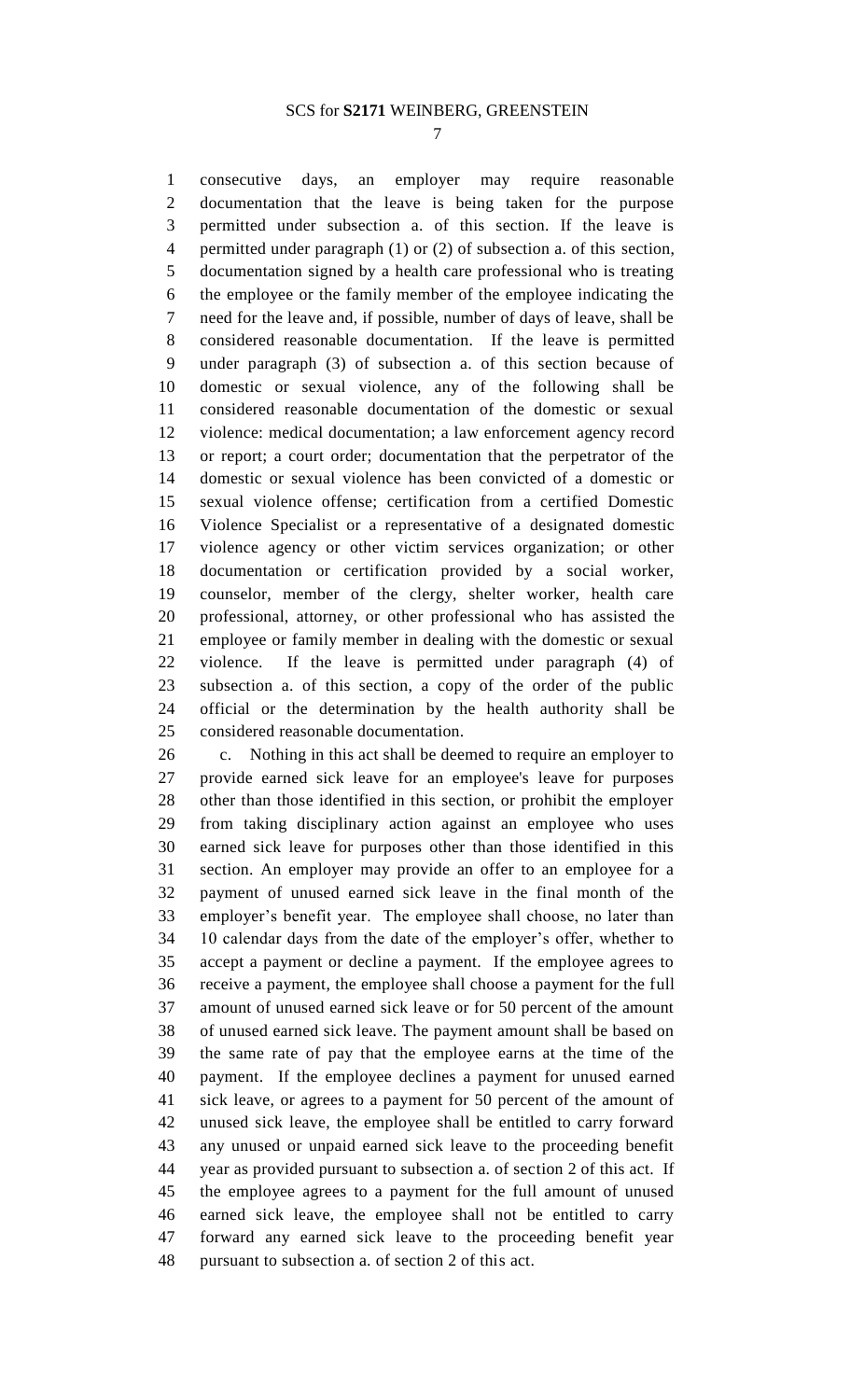d. If an employer foregoes the accrual process for earned sick leave hours pursuant to subsection a. of section 2 of this act and provides an employee with the full complement of earned sick leave for a benefit year on the first day of each benefit year, then the employer shall either provide to the employee a payment for the full amount of unused earned sick leave in the final month of the employer's benefit year or carry forward any unused sick leave to the next benefit year. The employer may pay the employee the full amount of unused earned sick leave in the final month of a benefit year pursuant to this subsection only if the employer forgoes, with respect to that employee, the accrual process for earned sick leave during the next benefit year. Unless an employer policy or collective bargaining agreement provides for the payment of accrued earned sick leave upon termination, resignation, retirement or other separation from employment, an employee shall not be entitled under this section to payment of unused earned sick leave upon the separation from employment.

 e. Any information an employer possesses regarding the health of an employee or any family member of the employee or domestic or sexual violence affecting an employee or employee's family member shall be treated as confidential and not disclosed except to the affected employee or with the written permission of the affected employee.

 4. a. No employer shall take retaliatory personnel action or discriminate against an employee because the employee requests or uses earned sick leave either in accordance with this act or the employer's own earned sick leave policy, as the case may be, or files a complaint with the commissioner alleging the employer's violation of any provision of this act, or informs any other person of their rights under this act. No employer shall count earned sick leave taken under this act as an absence that may result in the employee being subject to discipline, discharge, demotion, suspension, a loss or reduction of pay, or any other adverse action.

 b. There shall be a rebuttable presumption of an unlawful retaliatory personnel action under this section whenever an employer takes adverse action against an employee within 90 days of when that employee: files a complaint with the department or a court alleging a violation of any provision of this section; informs any person about an employer's alleged violation of this section; cooperates with the department or other persons in the investigation or prosecution of any alleged violation of this section; opposes any policy, practice, or act that is unlawful under this section; or informs any person of his or her rights under this section.

 c. Protections of this section shall apply to any person who mistakenly but in good faith alleges violations of this act.

 d. Any violator of the provisions of this section shall be subject to relevant penalties and remedies provided by the "New Jersey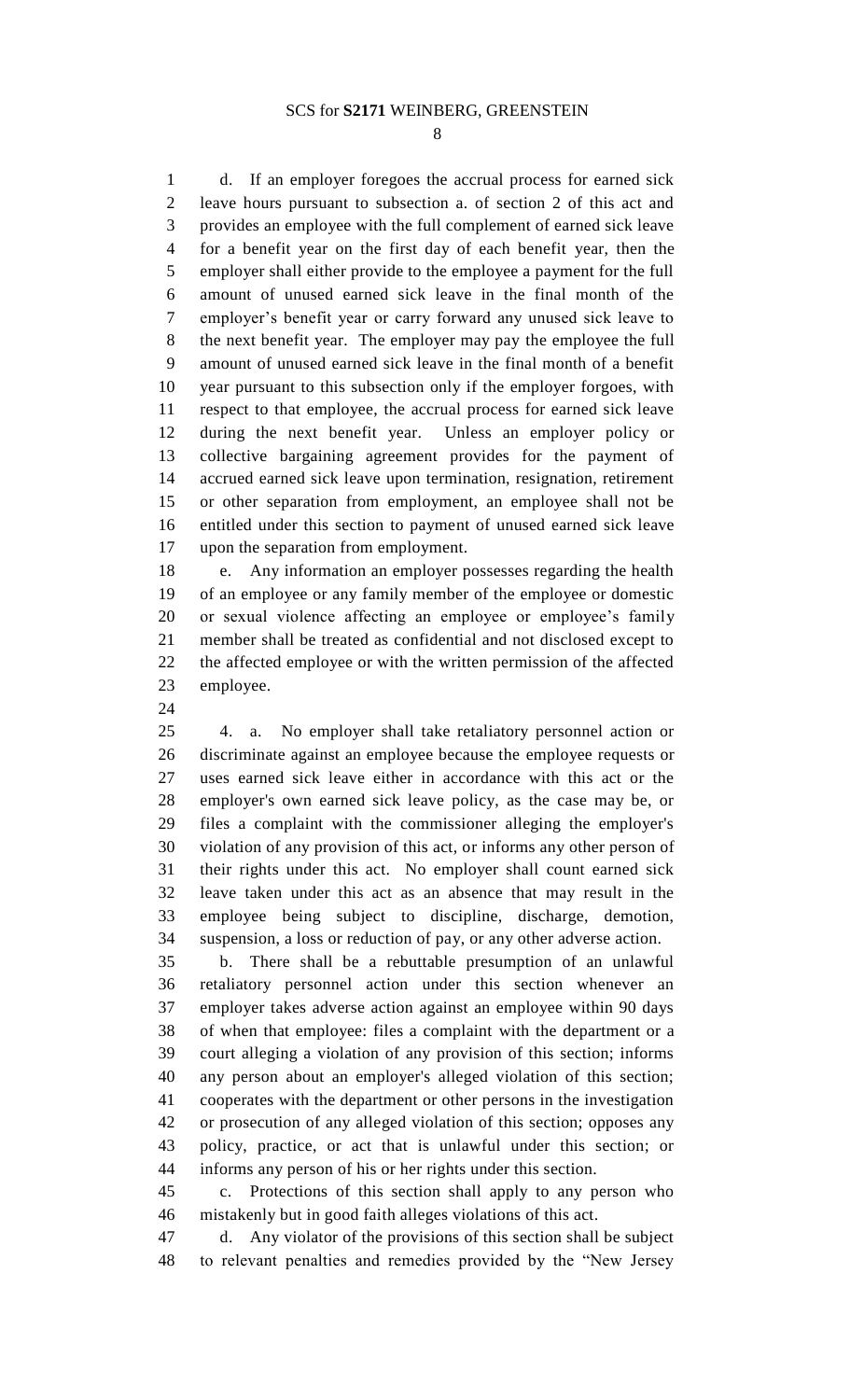State Wage and Hour Law," P.L.1966, c.113 (C.34:11-56a et seq.), including the penalties and remedies provided by section 25 of that act (C.34:11-56a24), and relevant penalties and remedies provided by section 10 of P.L.1999, c.90 (C.2C:40A-2), for discharge or other discrimination.

 5. Any failure of an employer to make available or pay earned sick leave as required by this act, or any other violation of this act, shall be regarded as a failure to meet the wage payment requirements of the "New Jersey State Wage and Hour Law," P.L.1966, c.113 (C.34:11-56a et seq.), or other violation of that act, as the case may be, and remedies, penalties, and other measures provided by that act, R.S.34:11-58, and section 10 of P.L.1999, c.90 (C.2C:40A-2) for failure to pay wages or other violations of that act shall be applicable, including, but not limited to, penalties provided pursuant to sections 23 and 25 of that act (C.34:11-56a22 and 34:11-56a24), and civil actions by employees pursuant to section 26 of that act (C.34:11-56a25), except that an award to an employee in a civil act shall include, in addition to the amount provided pursuant to section 26 of that act (C.34:11-56a25), any actual damages suffered by the employee as the result of the violation plus an equal amount of liquidated damages.

 6. Employers shall retain records documenting hours worked by employees and earned sick leave taken by employees, for a period of five years, and shall, upon demand, allow the department access to those records to monitor compliance with the requirements of this act. If an employee makes a claim that the employer has failed to provide earned sick leave required by this act and the employer has not maintained or retained adequate records documenting hours worked by the employee and earned sick leave taken by the employee or does not allow the department access to the records, it shall be presumed that the employer has failed to provide the earned sick leave, absent clear and convincing evidence otherwise. In addition, the penalties provided by the "New Jersey State Wage and Hour Law," P.L.1966, c.113 (C.34:11-56a et seq.) for violations of the requirements of that act regarding the maintaining and disclosure of records shall apply to violations of the requirements of this section.

 7. a. Employers shall provide notification, in a form issued by the commissioner, to employees of their rights under this act, including the amount of earned sick leave to which they are entitled and the terms of its use, and remedies provided by this act to employees if an employer fails to provide the required benefits or retaliates against employees exercising their rights under this act. Each covered employer shall conspicuously post the notification in a place or places accessible to all employees in each of the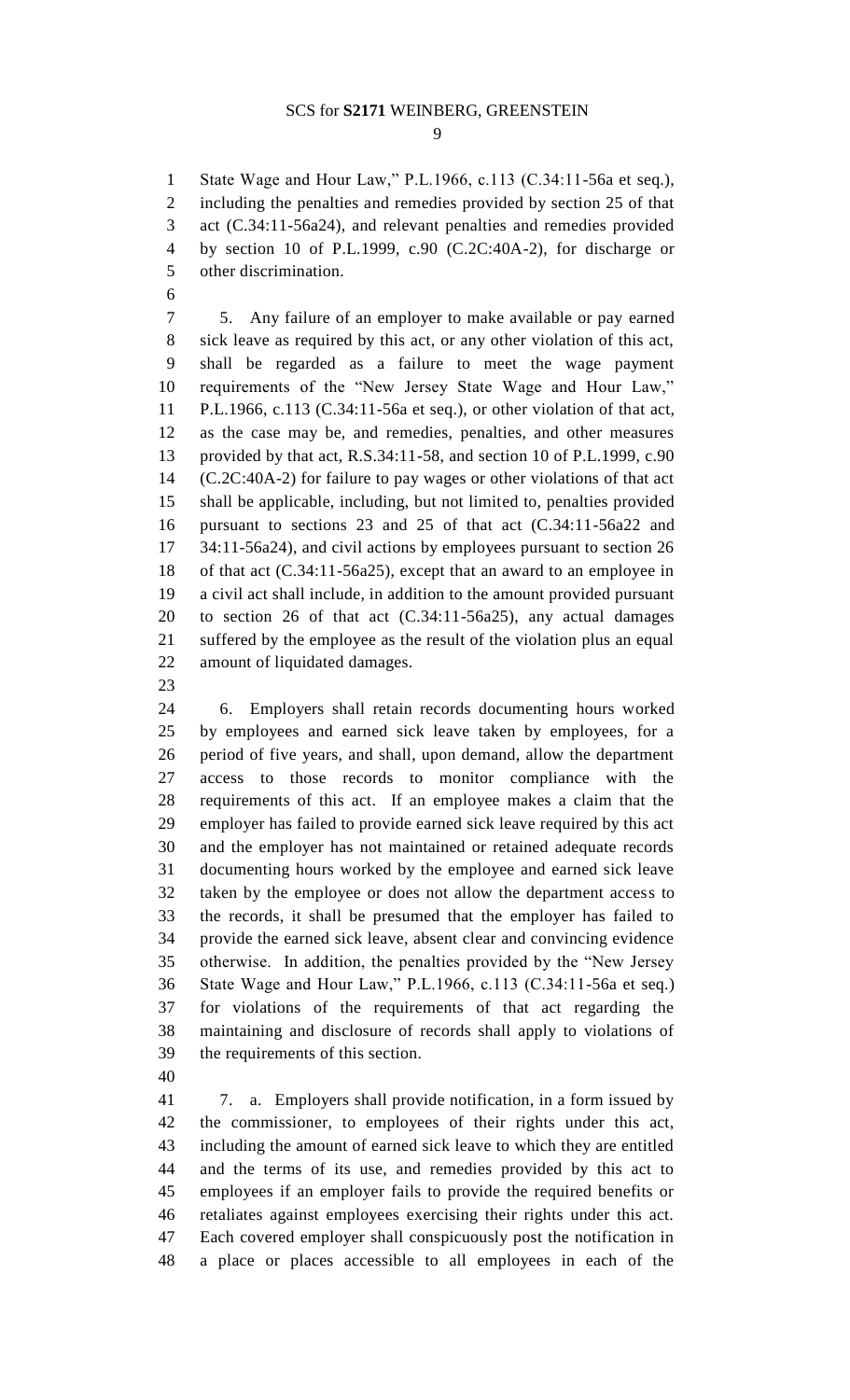employer's workplaces. The employer shall also provide each employee employed by the employer with a written copy of the notification: not later than 30 days after the form of the notification is issued; at the time of the employee's hiring, if the employee is hired after the issuance; and at any time, when first requested by the employee. The commissioner shall make the notifications available in English, in Spanish, and any other language that the commissioner determines is the first language of a significant number of workers in the State and the employer shall use the notification in English, Spanish or any other language for which the commissioner has provided notifications and which is the first language of a majority of the employer's workforce.

 b. The commissioner shall advise any employee who files a complaint pursuant to this section and is covered by a collective bargaining agreement, that if the agreement provides for earned sick leave, the employee may have a right to pursue a grievance under the terms of the agreement.

 8. a. The governing body of a county or municipality shall not, after the effective date of this act, adopt any ordinance, resolution, law, rule, or regulation regarding earned sick leave. The provisions of this act shall preempt any ordinance, resolution, law, rule, or regulation regarding earned sick leave adopted by the governing body of a county or municipality.

 b. No provision of this act, or any regulations promulgated to implement or enforce this act, shall be construed as:

 (1) requiring an employer to reduce, or justifying an employer in reducing, rights or benefits provided by the employer pursuant to an employer policy or collective bargaining agreement which are more favorable to employees than those required by this act or which provide rights or benefits to employees not covered by this act;

 (2) preventing or prohibiting the employer from agreeing, through a collective bargaining agreement or employer policy, to provide rights or benefits which are more favorable to employees than those required by this act or to provide rights or benefits to employees not covered by this act;

 (3) prohibiting an employer from establishing a policy whereby an employee may donate unused accrued earned sick leave to another employee or other employees; or

 (4) superseding any law providing collective bargaining rights for employees, or in any way reducing, diminishing, or adversely affecting those collective bargaining rights, or in any way reducing, diminishing, or affecting the obligations of employers under those laws.

 Employees or employee representatives may waive the rights or benefits provided under this act during the negotiation of a collective bargaining agreement.